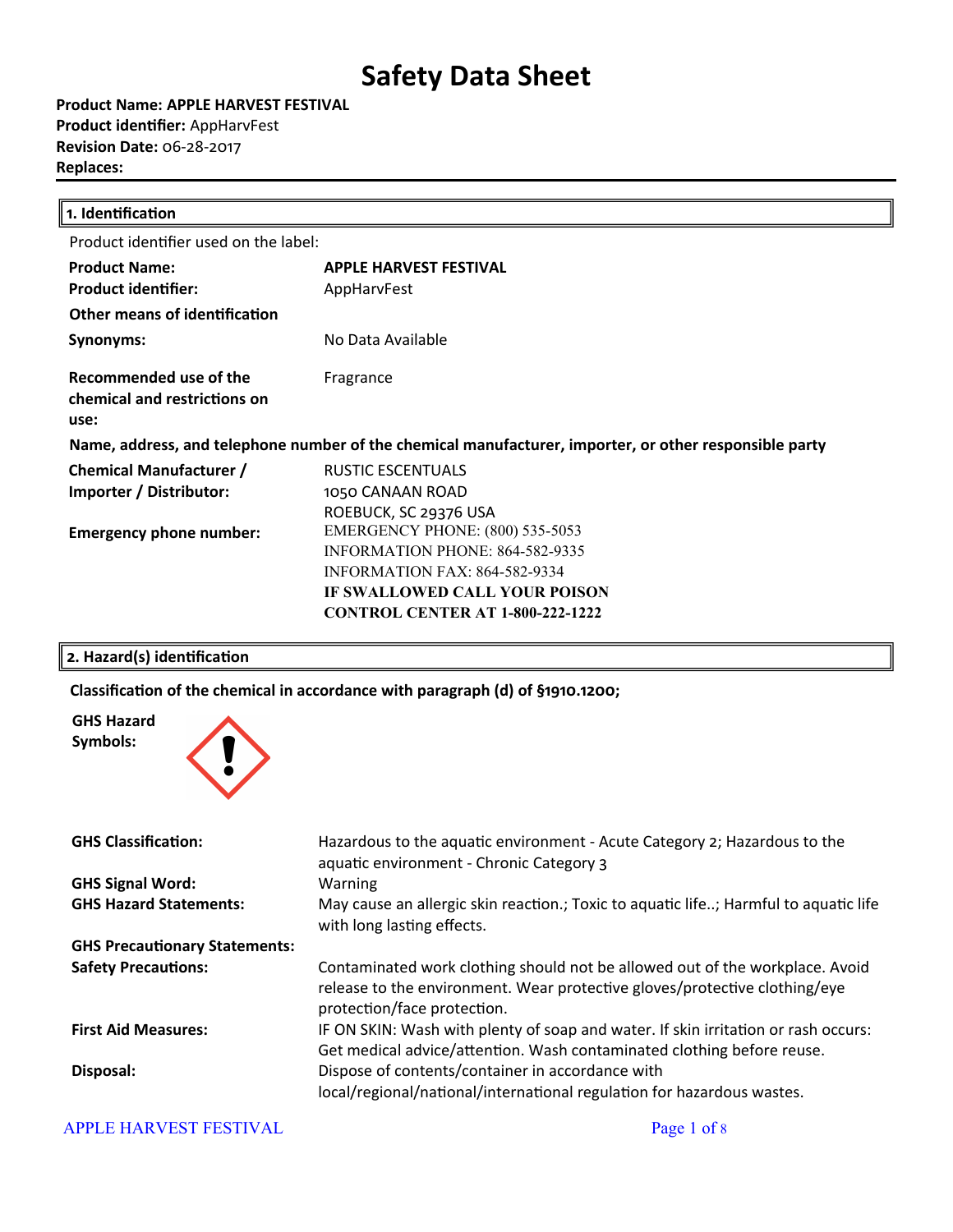**Product Name: APPLE HARVEST FESTIVAL Product identifier: AppHarvFest Revision Date:** 06-28-2017 **Replaces:** 

| <b>CAS number and other</b>                                       |                    |                            |  |
|-------------------------------------------------------------------|--------------------|----------------------------|--|
| <b>Chemical Component:</b>                                        | unique identifiers | % (or range) of ingredient |  |
| Cyclohexanol, 2-(1,1-dimethylethyl)-,<br>1-acetate                | $88 - 41 - 5$      | $1 - 5$                    |  |
| 2-Propenal, 3-phenyl-                                             | 104-55-2           | $1 - 5$                    |  |
| 3-Cyclohexene-1-carboxaldehyde, 4-<br>(4-hydroxy-4-methylpentyl)- | 31906-04-4         | $1 - 5$                    |  |
| Benzaldehyde, 4-hydroxy-3-methoxy                                 | $121 - 33 - 5$     | $1 - 5$                    |  |
| Cyclopenta[g]-2-benzopyran,                                       | 1222-05-5          | $1 - 5$                    |  |
| 1,3,4,6,7,8-hexahydro-4,6,6,7,8,8-                                |                    |                            |  |
| hexamethyl-                                                       |                    |                            |  |
| y-Undecalactone                                                   | 104-67-6           | $0.5 - 1.5$                |  |
| Benzaldehyde, 3-ethoxy-4-hydroxy-                                 | $121 - 32 - 4$     | $0.5 - 1.5$                |  |
| 2H-1-Benzopyran-2-one                                             | $91 - 64 - 5$      | $0.1 - 1$                  |  |
| 2-Propenal, 2-methyl-3-phenyl-                                    | 101-39-3           | $0.1 - 1$                  |  |
| 1,3-Benzodioxole-5-carboxaldehyde                                 | 120-57-0           | $0.1 - 1$                  |  |
| 2,3-pentanedione                                                  | 600-14-6           | $0.1 - 1$                  |  |
| 2-Propen-1-ol, 3-phenyl-                                          | 104-54-1           | $0.1 - 1$                  |  |
| 2-Propenenitrile, 3-phenyl-, (2E)-                                | 1885-38-7          | $0.1 - 1$                  |  |
| 4,5,6-Trimethylcyclohex-3-ene-1-<br>carbaldehyde                  | 1335-66-6          | $0.1 - 1$                  |  |
| Heptanal, 2-(phenylmethylene)-                                    | 122-40-7           | $0.1 - 1$                  |  |

**The speciic chemical identty and/or exact percentage (concentraton) of compositon has been withheld as a trade secret.**

#### **4. First-aid measures**

Description of necessary measures, subdivided according to the different routes of exposure, i.e., inhalation, skin and eye contact, and ingestion:

| <b>Eye Contact:</b>  | Flush eyes with plenty of water for at least 20 minutes retracting<br>eyelids often. Tilt the head to prevent chemical from transferring to<br>the uncontaminated eye. Get immediate medical attention. |
|----------------------|---------------------------------------------------------------------------------------------------------------------------------------------------------------------------------------------------------|
| <b>Skin Contact:</b> | Wash with soap and water.                                                                                                                                                                               |
| Inhalation:          | This material does not present a hazard if inhaled. Remove<br>individual to fresh air after an airborne exposure if any symptoms<br>develop, as a precautionary measure.                                |
| Ingestion:           | No hazard in normal industrial use. Do not induce vomiting. Seek<br>medical attention if symptoms develop. Provide medical care<br>provider with this MSDS.                                             |

Most important symptoms/efects, acute and delayed:

APPLE HARVEST FESTIVAL **Page 2 of 8**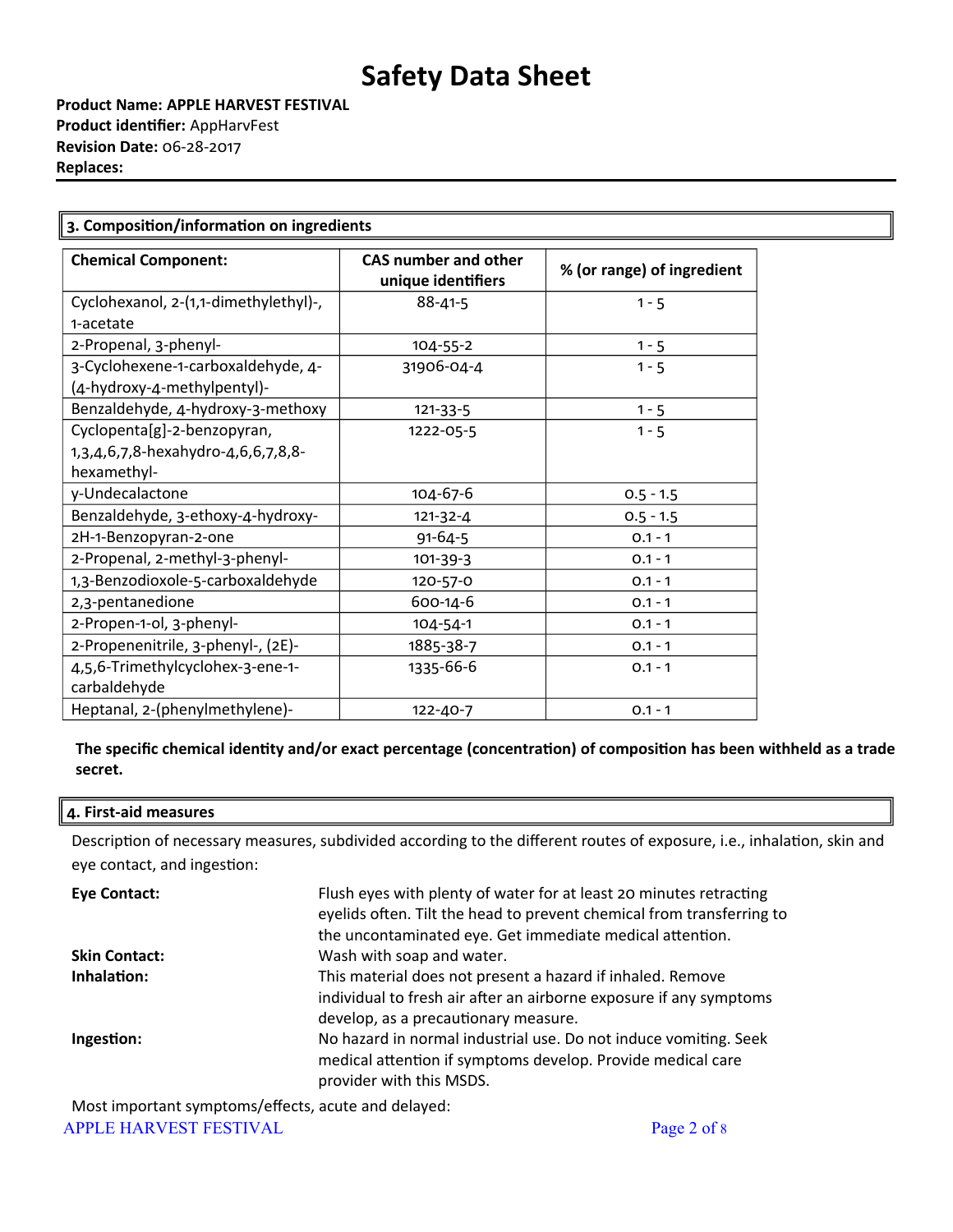| Product Name: APPLE HARVEST FESTIVAL |  |  |  |
|--------------------------------------|--|--|--|
|--------------------------------------|--|--|--|

**Product identifier: AppHarvFest** 

**Revision Date:** 06-28-2017

### **Replaces:**

| <b>Most important</b><br>symptoms/effects (Acute):                                                                                              | No Data Available                                                                                                                                                                                                                                                                                                                          |
|-------------------------------------------------------------------------------------------------------------------------------------------------|--------------------------------------------------------------------------------------------------------------------------------------------------------------------------------------------------------------------------------------------------------------------------------------------------------------------------------------------|
| <b>Most important</b><br>symptoms/effects (Delayed):                                                                                            | No Data Available                                                                                                                                                                                                                                                                                                                          |
| <b>Indication of immediate</b><br>medical attention and special<br>treatment needed, if necessary:                                              | No additional first aid information available                                                                                                                                                                                                                                                                                              |
| 5. Fire-fighting measures                                                                                                                       |                                                                                                                                                                                                                                                                                                                                            |
| Suitable (and unsuitable) extinguishing media:                                                                                                  |                                                                                                                                                                                                                                                                                                                                            |
| Suitable extinguishing media:<br>Unsuitable extinguishing media:                                                                                | Use alcohol resistant foam, carbon dioxide, dry chemical, or water<br>spray when fighting fires. Water or foam may cause frothing if<br>liquid is burning but it still may be a useful extinguishing agent if<br>carefully applied to the fire. Do not direct a water stream directly<br>into the hot burning liquid.<br>No Data Available |
|                                                                                                                                                 | Specific hazards arising from the chemical (e.g., nature of any hazardous combustion products):                                                                                                                                                                                                                                            |
| <b>Flammability Summary:</b><br>Fire and/or Explosion<br>Hazards:<br><b>Hazardous Combustion</b><br><b>Products:</b>                            | Combustible at elevated temperatures<br>Material may be ignited if preheated to temperatures above the<br>flash point in the presence of a source of ignition.<br><b>Carbon Oxides</b>                                                                                                                                                     |
| Special protective equipment<br>and precautions for fire-<br>fighters:                                                                          | Do not enter fire area without proper protection including self-<br>contained breathing apparatus and full protective equipment. Fight<br>fire from a safe distance and a protected location due to the<br>potential of hazardous vapors and decomposition products.                                                                       |
| 6. Accidental release measures                                                                                                                  |                                                                                                                                                                                                                                                                                                                                            |
| Personal precautions,<br>protective equipment, and<br>emergency procedures:<br><b>Methods and materials for</b><br>containment and cleaning up: | No health affects expected from the clean-up of this material if<br>contact can be avoided. Follow personal protective equipment<br>recommendations found in Section VIII of this MSDS<br>No special spill clean-up considerations. Collect and discard in<br>regular trash.                                                               |
| 7. Handling and storage                                                                                                                         |                                                                                                                                                                                                                                                                                                                                            |
| <b>Precautions for safe handling:</b>                                                                                                           | Mildly irritating material. Avoid unnecessary exposure.                                                                                                                                                                                                                                                                                    |
| Conditions for safe storage, including any incompatibilities                                                                                    |                                                                                                                                                                                                                                                                                                                                            |
| <b>Conditions for safe storage:</b><br><b>Materials to Avoid/Chemical</b><br>Incompatibility:<br><b>APPLE HARVEST FESTIVAL</b>                  | Store in a cool dry place. Isolate from incompatible materials.<br>Strong oxidizing agents Strong bases<br>Page 3 of 8                                                                                                                                                                                                                     |
|                                                                                                                                                 |                                                                                                                                                                                                                                                                                                                                            |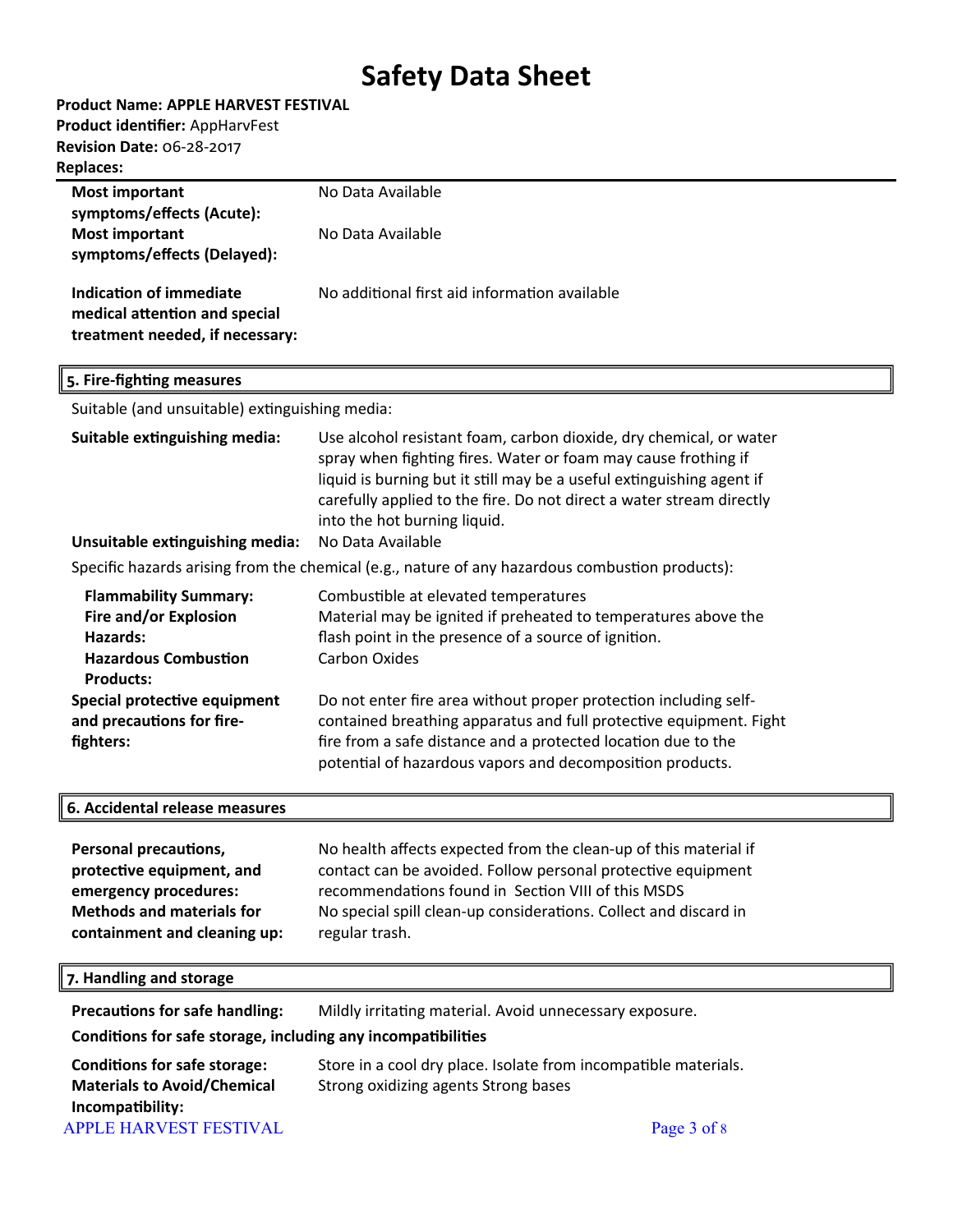| Product Name: APPLE HARVEST FESTIVAL   |
|----------------------------------------|
| <b>Product identifier: AppHarvFest</b> |
| <b>Revision Date: 06-28-2017</b>       |
| <b>Replaces:</b>                       |

#### **8. Exposure controls/personal protecton**

OSHA permissible exposure limit (PEL), American Conference of Governmental Industrial Hygienists (ACGIH) Threshold Limit Value (TLV), and any other exposure limit used or recommended by the chemical manufacturer, importer, or employer preparing the safety data sheet, where available:

| <b>Chemical Component</b> | <b>ACGIH TLV-TWA</b> | <b>ACGIH STEL</b> | <b>OSHA PEL</b> |
|---------------------------|----------------------|-------------------|-----------------|
| No Data Available         |                      |                   |                 |
|                           |                      |                   |                 |

| <b>Appropriate engineering</b><br>controls:                                         | No exposure limits exist for the constituents of this product. No<br>engineering controls are likely to be required to maintain operator<br>comfort under normal conditions of use.                                                                                                                                                                             |
|-------------------------------------------------------------------------------------|-----------------------------------------------------------------------------------------------------------------------------------------------------------------------------------------------------------------------------------------------------------------------------------------------------------------------------------------------------------------|
|                                                                                     | Individual protection measures, such as personal protective equipment:                                                                                                                                                                                                                                                                                          |
| <b>Respiratory Protection:</b><br><b>Eye Protection:</b><br><b>Skin Protection:</b> | No respiratory protection required under normal conditions of use.<br>No special requirements under normal industrial use.<br>Not normally considered a skin hazard. Where use can result in skin<br>contact, practice good personal hygiene. Wash hands and other<br>exposed areas with mild soap and water before eating, drinking,<br>and when leaving work. |
| Gloves:                                                                             | No information available                                                                                                                                                                                                                                                                                                                                        |
| <b>Respiratory Protection:</b>                                                      | No respiratory protection required under normal conditions of use.                                                                                                                                                                                                                                                                                              |

#### **9. Physical and chemical propertes**

#### **Appearance (physical state, color, etc.):**

| Appearance (physical state):                  | Liquid                 |
|-----------------------------------------------|------------------------|
| Color:                                        | <b>PALE YELLOW</b>     |
| Odor:                                         | Comparable to Standard |
| <b>Odor threshold:</b>                        | Not determined         |
| pH:                                           | Not Available          |
| Initial Boiling Point and Boiling Range (°C): | No Data Available      |
| <b>Flash Point:</b>                           | $201^{\circ}$ F        |
| <b>Evaporation Rate:</b>                      | Not Available          |
| Flammability (solid, gas):                    | No Data Available      |
| Upper/lower flammability or explosive limits: |                        |
| <b>Upper Flammable/Explosive Limit:</b>       | Not Available          |
| Lower Flammable/Explosive Limit:              | Not Available          |
| <b>Vapor Density:</b>                         | >1                     |
| <b>Relative Density:</b>                      | 1.0941                 |
| Solubility(ies):                              | Soluble in water- No   |

Auto-ignition Temperature (°C): <br>  $>400$  <sup>o</sup> C **Decompositon Temperature::** 246

APPLE HARVEST FESTIVAL **Page 4 of 8**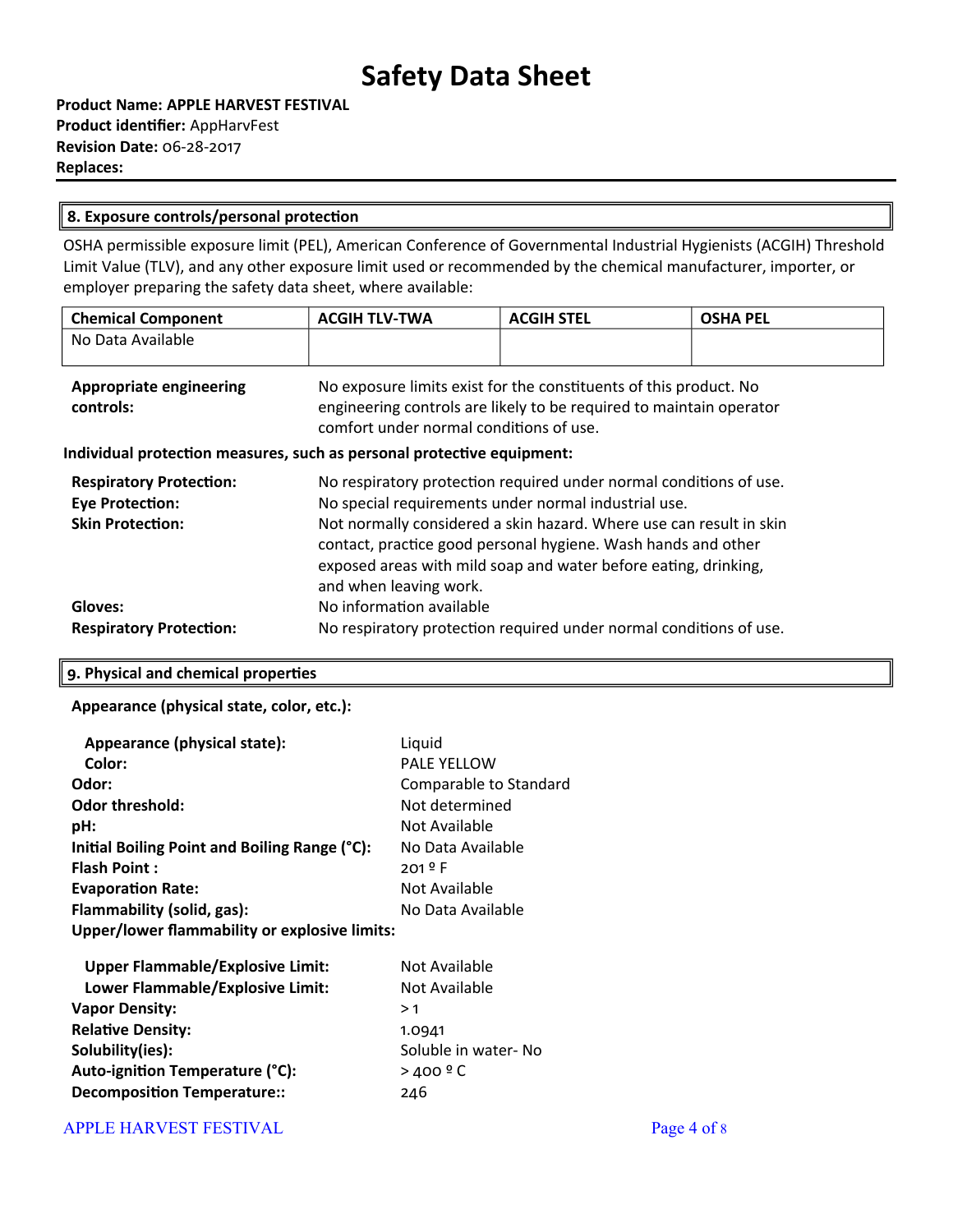**Product Name: APPLE HARVEST FESTIVAL Product identifier: AppHarvFest Revision Date:** 06-28-2017 **Replaces:** 

### **Viscosity: No Data Available Volatiles, % by weight** 5.38 **Volatile Organic Chemicals** No Data Available **Bulk Density** 9.129

#### **10. Stability and reactivity**

| <b>Reactivity:</b>                          | No Data Available                                                                                                           |
|---------------------------------------------|-----------------------------------------------------------------------------------------------------------------------------|
| <b>Chemical stability:</b>                  | Stable under normal conditions.                                                                                             |
| <b>Possibility of hazardous</b>             | No Data Available                                                                                                           |
| reactions:                                  |                                                                                                                             |
| Conditions to avoid (e.g., static           | Temperatures above the high flash point of this combustible                                                                 |
| discharge, shock, or vibration):            | material in combination with sparks, open flames, or other sources<br>of ignition. Heat flame sparks Direct sources of heat |
| Incompatible materials:                     | Strong oxidizing agents Strong bases                                                                                        |
| <b>Hazardous decomposition</b><br>products: | <b>Carbon Oxides</b>                                                                                                        |

#### **11. Toxicological information**

| Information on the likely routes<br>of exposure (inhalation,<br>ingestion, skin and eye contact):  | No Data Available |
|----------------------------------------------------------------------------------------------------|-------------------|
| Symptoms related to the<br>physical, chemical and                                                  | No Data Available |
| toxicological characteristics:<br><b>Target Organs Potentially</b><br><b>Affected by Exposure:</b> | No Data Available |
| <b>Chemical Interactions That</b><br><b>Change Toxicity:</b>                                       | None Known        |

#### **Delayed and immediate efects and also chronic efects from short- and long-term exposure:**

#### **Immediate (Acute) Health Efects by Route of Exposure:**

| Inhalation Irritation:       | No data.          |
|------------------------------|-------------------|
| <b>Skin Contact:</b>         | No data.          |
| <b>Eye Contact:</b>          | No data.          |
| <b>Ingestion Irritation:</b> | No Data Available |

#### **Long-Term (Chronic) Health Efects:**

| Carcinogenicity:               | None of the substances have been shown to cause cancer in long term animal<br>studies. Not a carcinogen according to NTP, IARC, or OSHA. |  |
|--------------------------------|------------------------------------------------------------------------------------------------------------------------------------------|--|
| <b>Reproductive and</b>        | No data available to indicate product or any components present at greater than                                                          |  |
| <b>Developmental Toxicity:</b> | 0.1% may cause birth defects.                                                                                                            |  |
| <b>Mutagenicity:</b>           | No data available to indicate product or any components present at greater than                                                          |  |
| <b>APPLE HARVEST FESTIVAL</b>  | Page 5 of 8                                                                                                                              |  |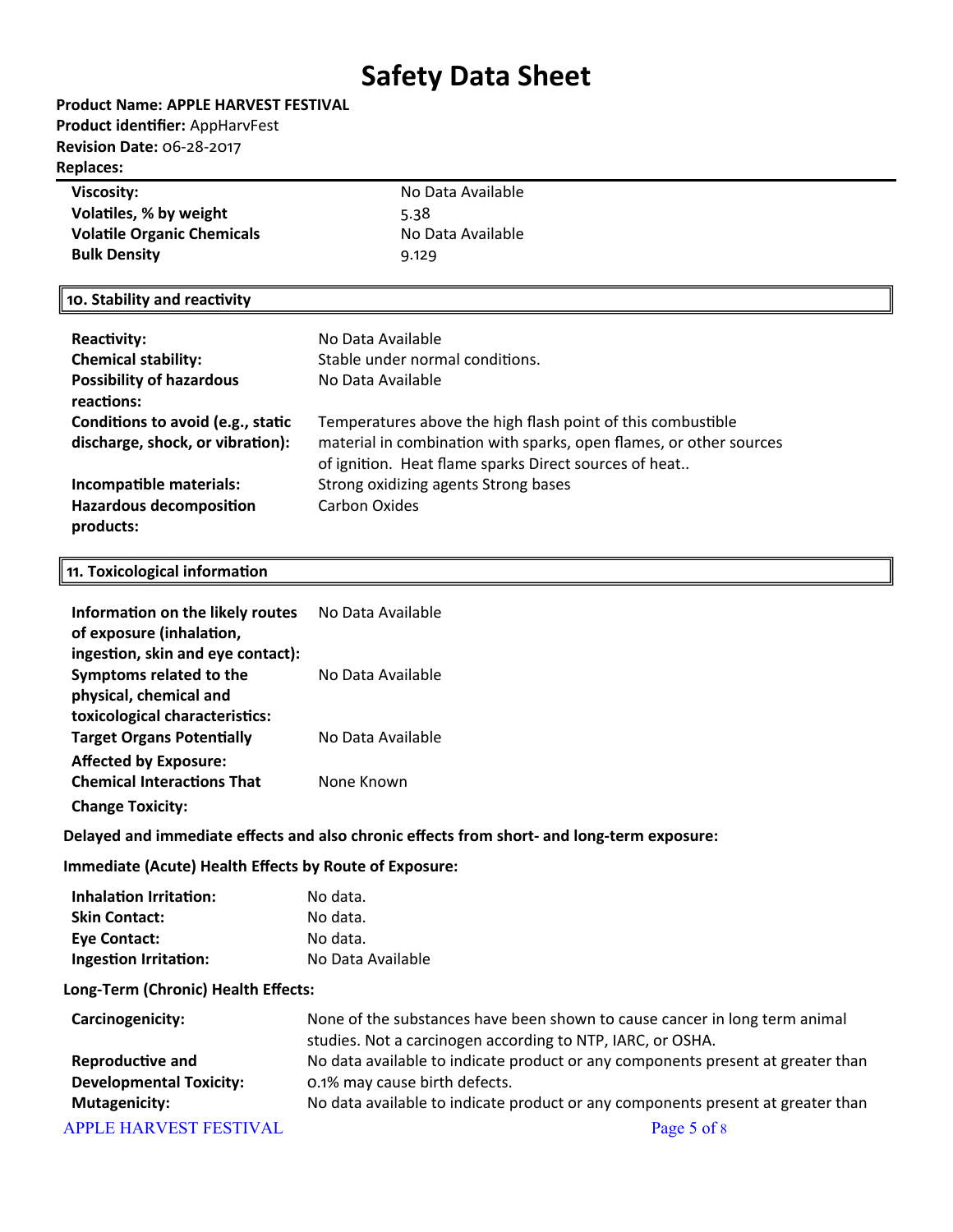**Product Name: APPLE HARVEST FESTIVAL Product identifier: AppHarvFest Revision Date:** 06-28-2017 **Replaces:** 

0.1% is mutagenic or genotoxic.

**Numerical measures of toxicity (such as acute toxicity estmates) Component Toxicology Data**

| <b>Chemical Component</b> | Oral LD50 | Dermal LD50 | <b>Inhalation LC50</b> |
|---------------------------|-----------|-------------|------------------------|
| No data available         |           |             |                        |

Whether the hazardous chemical is listed in the National Toxicology Program (NTP) Report on Carcinogens (latest edition) or has been found to be a potential carcinogen in the International Agency for Research on Cancer (IARC) **Monographs (latest editon), or by OSHA**

| <b>Chemical Name</b> | <b>OSHA Carcinogen</b> | <b>IARC Carcinogen</b> | <b>NTP Carcinogen</b> |
|----------------------|------------------------|------------------------|-----------------------|
| No Data Available    |                        |                        |                       |

#### **12. Ecological information**

**Ecotoxicity (aquatic and terrestrial, where available):** This material is not expected to be harmful to the ecology.

### **Ecological Toxicity Data**

| <b>Chemical Component</b> | <b>Aquatic EC50</b><br>Crustacea | <b>Aquatic ERC50 Algae</b> | <b>Aquatic LC50 Fish</b> |
|---------------------------|----------------------------------|----------------------------|--------------------------|
| No Data Available         |                                  |                            |                          |

| Persistence and degradability:    | No Data Available |
|-----------------------------------|-------------------|
| <b>Bioaccumulative potential:</b> | No Data Available |
| <b>Mobility in soil:</b>          | No Data Available |
| Other adverse effects (such as    | No Data Available |
| hazardous to the ozone layer):    |                   |

#### **13. Disposal consideratons**

Description of waste residues and information on their safe handling and methods of disposal, including the **disposal of any contaminated packaging**

| <b>Description of waste residues:</b> | Spent or discarded material is not expected to be a hazardous<br>waste. |
|---------------------------------------|-------------------------------------------------------------------------|
| <b>Safe Handling of Waste:</b>        | No Data Available                                                       |
| Waste treatment methods               | DO NOT DUMP INTO ANY SEWERS, ON THE GROUND, OR INTO                     |
| (including packaging):                | ANY BODY OF WATER. All disposal practices must be in                    |
|                                       | compliance with all Federal, State/Provincial and local laws and        |
|                                       | regulations. Regulations may vary in different locations. Waste         |
|                                       | characterizations and compliance with applicable laws are the           |
|                                       | sole responsibility of the waste generator. As your supplier, we        |

#### APPLE HARVEST FESTIVAL Page 6 of 8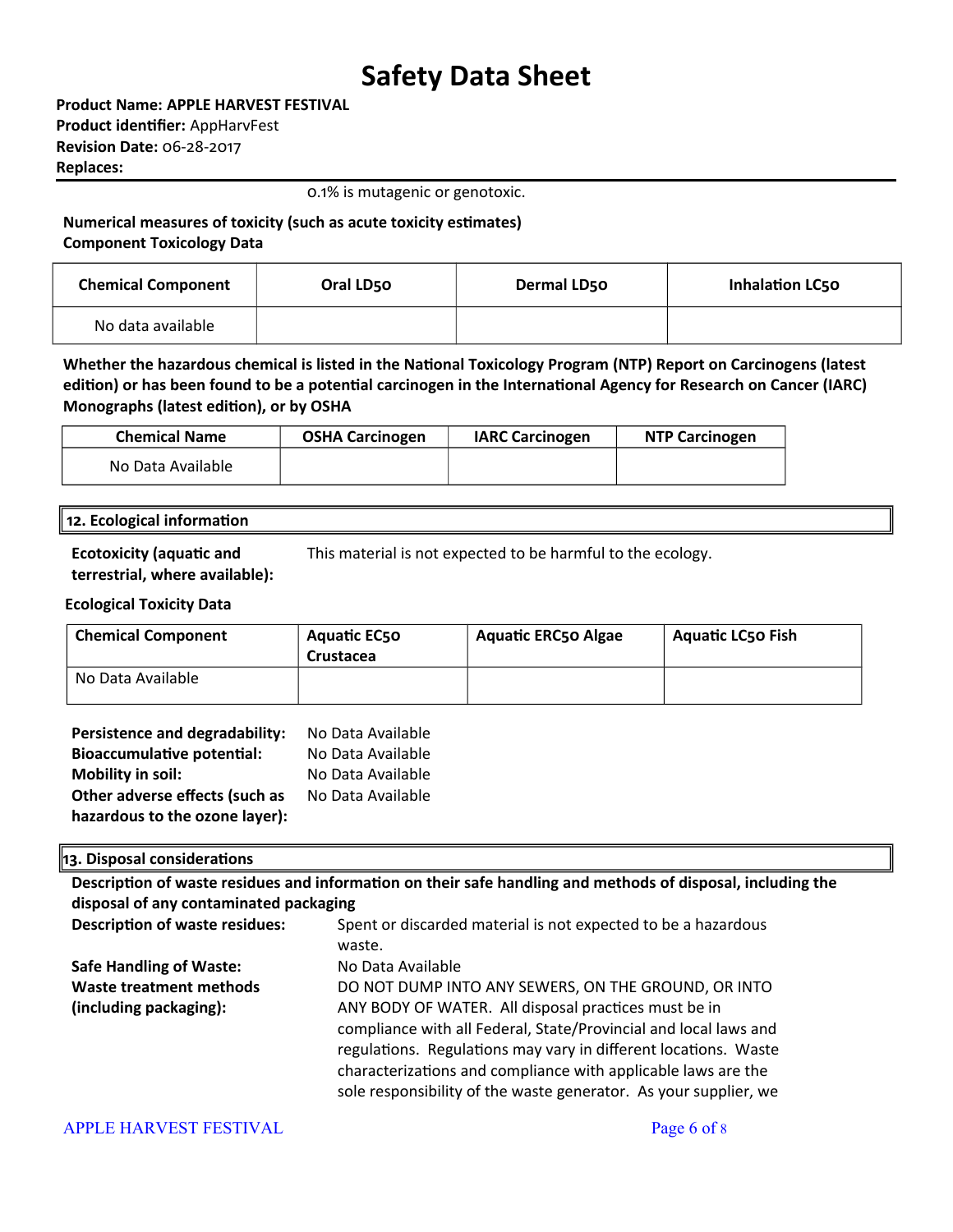**Product Name: APPLE HARVEST FESTIVAL Product identifier: AppHarvFest Revision Date:** 06-28-2017 **Replaces:** 

> have no control over the management practices or manufacturing processes of parties handling or using this material. The information presented here pertains only to the product when used as intended, according to this MSDS. For unused and uncontaminated product, the preferred options include sending to a licensed and permited incinerator or other thermal destruction device. Various federal, state or provincial agencies may have specific regulations concerning the transportation, handling, storage, use or disposal of this product which may not be covered in this MSDS. The user shall have to review these regulations to ensure full compliance with all applicable regulations.

| 14. Transport information         |                |  |
|-----------------------------------|----------------|--|
| <b>US DOT Ground Shipping</b>     | Not Restricted |  |
| Description:                      |                |  |
| <b>IATA Shipping Description:</b> | Not Restricted |  |
| <b>IMDG Shipping Description:</b> | Not Restricted |  |
|                                   |                |  |

**15. Regulatory informaton**

#### **Safety, health and environmental regulatons speciic for the product in queston**

| <b>TSCA Status:</b>        | All components in this product are on the TSCA Inventory.       |
|----------------------------|-----------------------------------------------------------------|
| <b>California Prop 65:</b> | Does not contain any chemicals listed on California Proposition |
|                            | -65.                                                            |

#### **Regulated Components:**

| <b>Chemical Component</b> | <b>CAS number and</b><br>other unique<br>identifiers | Regulation               | % Range |
|---------------------------|------------------------------------------------------|--------------------------|---------|
| None Listed               |                                                      | California Prop 65       |         |
|                           |                                                      | Cancer                   |         |
| None Listed               |                                                      | California Prop 65       |         |
|                           |                                                      | Developmental            |         |
| None Listed               |                                                      | California Prop 65       |         |
|                           |                                                      | Reproductive             |         |
|                           |                                                      | Female                   |         |
| None Listed               |                                                      | California Prop 65       |         |
|                           |                                                      | <b>Reproductive Male</b> |         |
| None Listed               |                                                      | <b>CERCLA</b>            |         |

APPLE HARVEST FESTIVAL **Page 7** of 8